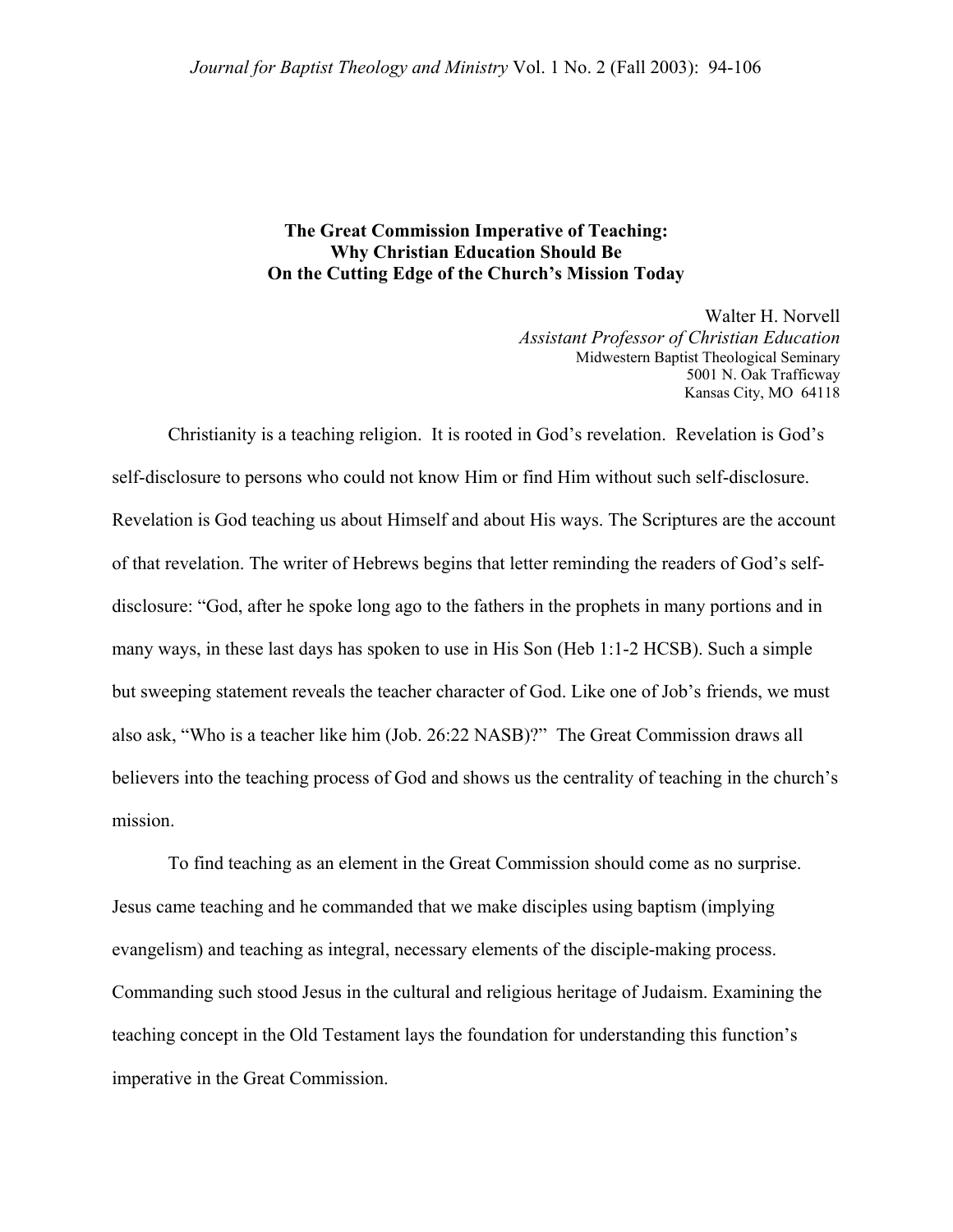#### **Old Testament Roots**

In the Old Testament, God invested the teaching function in patriarchs, parents, priests, and prophets, as they instructed others in the Law. But, before discussing those Old Testament roots of Christian teaching, one must remember in the broadest sense the meaning of "teaching." In the broadest sense of the word, teaching was any effort, verbal or behavioral, aimed at assisting another to understand truth and live by that truth. Speaking, conversation, and observation were and still are teaching, even though such terms do not have the formality of the classroom. While we do not have explicit examples of the patriarchs teaching in the formal sense, imagine the lessons Abraham taught Isaac as Abraham was obedient to God's command to sacrifice Isaac.

The most obvious injunction to parents about teaching their children is found in Deuteronomy 6. This passage instructs parents to make their lifestyle with offspring a teaching lifestyle, making the most of every teaching opportunity that comes naturally as well as intentionally creating didactic opportunities with their young (Deut. 6:7, 19 NASB). Parental teaching should be diligent (Deut. 6:7 NASB).

Beginning with Moses and following through the prophets of Israel, God instructed them and directed them to teach others. God promised Moses instruction so he would know what to say in Egypt (Ex. 4:12, 15 NASB). God called Moses to the mountain to receive the law which was for the people's instruction (Ex. 24:12 NASB). The book of Deuteronomy contains Moses' farewell sermons to the nation, all of which instruct the nation in obedience toward God.<sup>1</sup> Isaiah even described how God would instruct farmers in the raising of their crops (Isa. 28:26 NASB).

<span id="page-1-0"></span><sup>&</sup>lt;u>1</u> <sup>1</sup>Jack D. Terry, Jr., "God as Teacher," in *The Teaching Ministry of the Church*, ed. Daryl Eldridge (Nashville: Broadman & Holman, 1995), 6.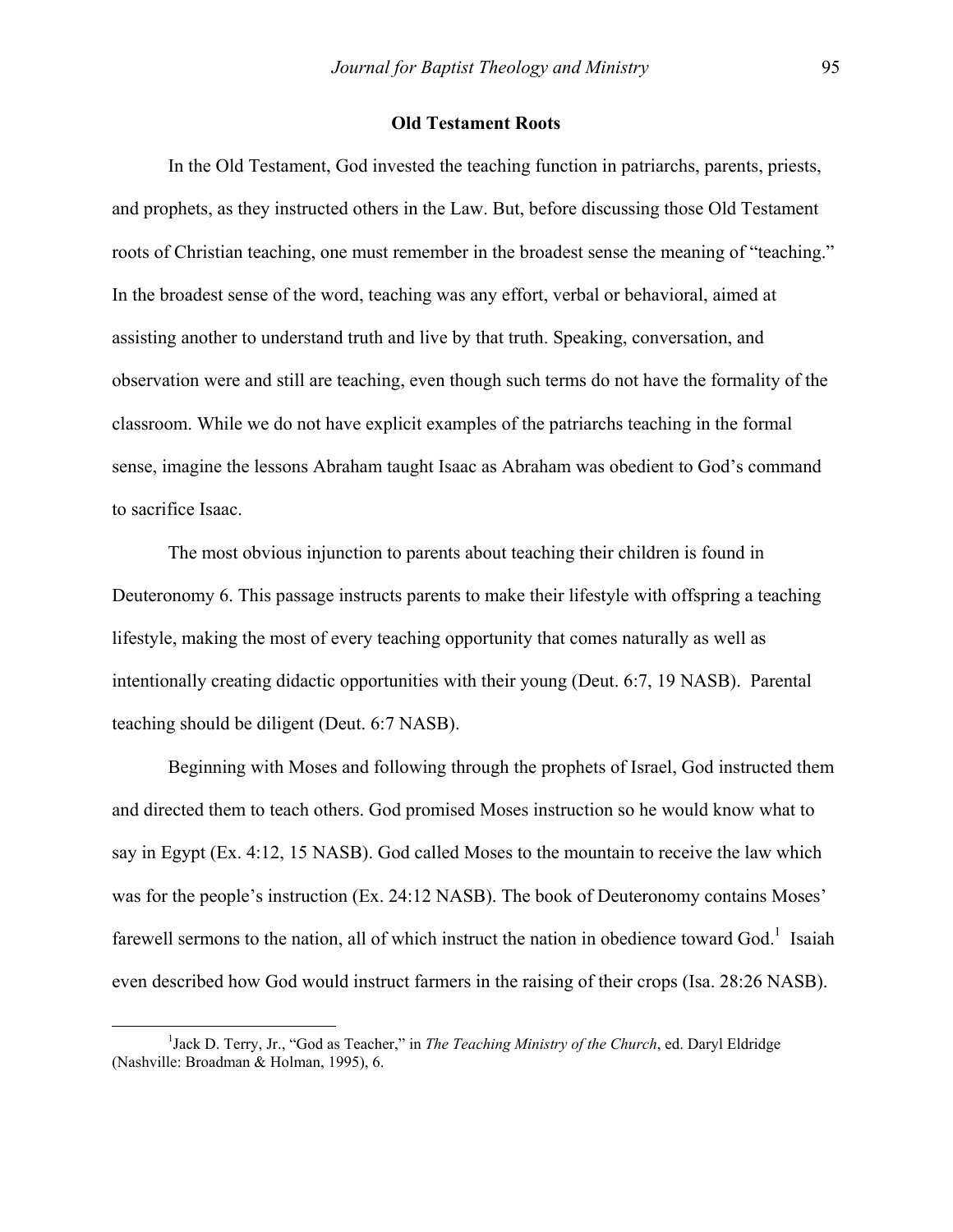In the days of the judges, Manoah sought the Lord and asked for instruction on the raising of a special, promised son, Samson (Jdg. 13:8-14 NASB).

Priests (including scribes and Levites) also instructed the people. Moses charged priests to teach and that the people should be obedient in everything (Deut. 24:8 NASB). The king of Assyria imported a Yahwistic priest to teach the people about fearing the Lord (2 Kgs. 17:27-28 NASB). The Levites were to teach God's people the difference between the holy and the profane (Ezek. 44:23 NASB). Note Ezra's commitment to the teaching ministry: "For Ezra had set his heart to study the law of the LORD and to practice *it,* and to teach *His* statutes and ordinances in Israel (Ezra 7:10 NASB)."

The wisdom literature provides a wealth of understanding concerning God's role as teacher. Here are only two examples:

Make me know Your ways, O LORD; Teach me Your paths. **<sup>5</sup>** Lead me in Your truth and teach me, For You are the God of my salvation; For You I wait all the day. Psalms 25:4-5 (NASB)

Blessed are You, O LORD; Teach me Your statutes. Psalms 119:12 (NASB)

Israel not only studied the Law and God's revelation, they sang it. Space does not permit the exploration of the richness of Israel's tabernacle, worship, and festivals, all of which were designed to teach the people.

Before leaving the Old Testament, it is important to grasp how the Hebrew system identified an educated, wise person as one who had little or no gap between what a person claimed to know and how that person behaved.<sup>2</sup> Psalm 1 is an excellent example. For the Hebrew, a person could not espouse a truth or principle as personal knowledge and not live by it.

<span id="page-2-0"></span> $\frac{1}{2}$ Lucien E. Coleman, Jr., *Why the Church Must Teach* (Nashville: Broadman, 1984), 81.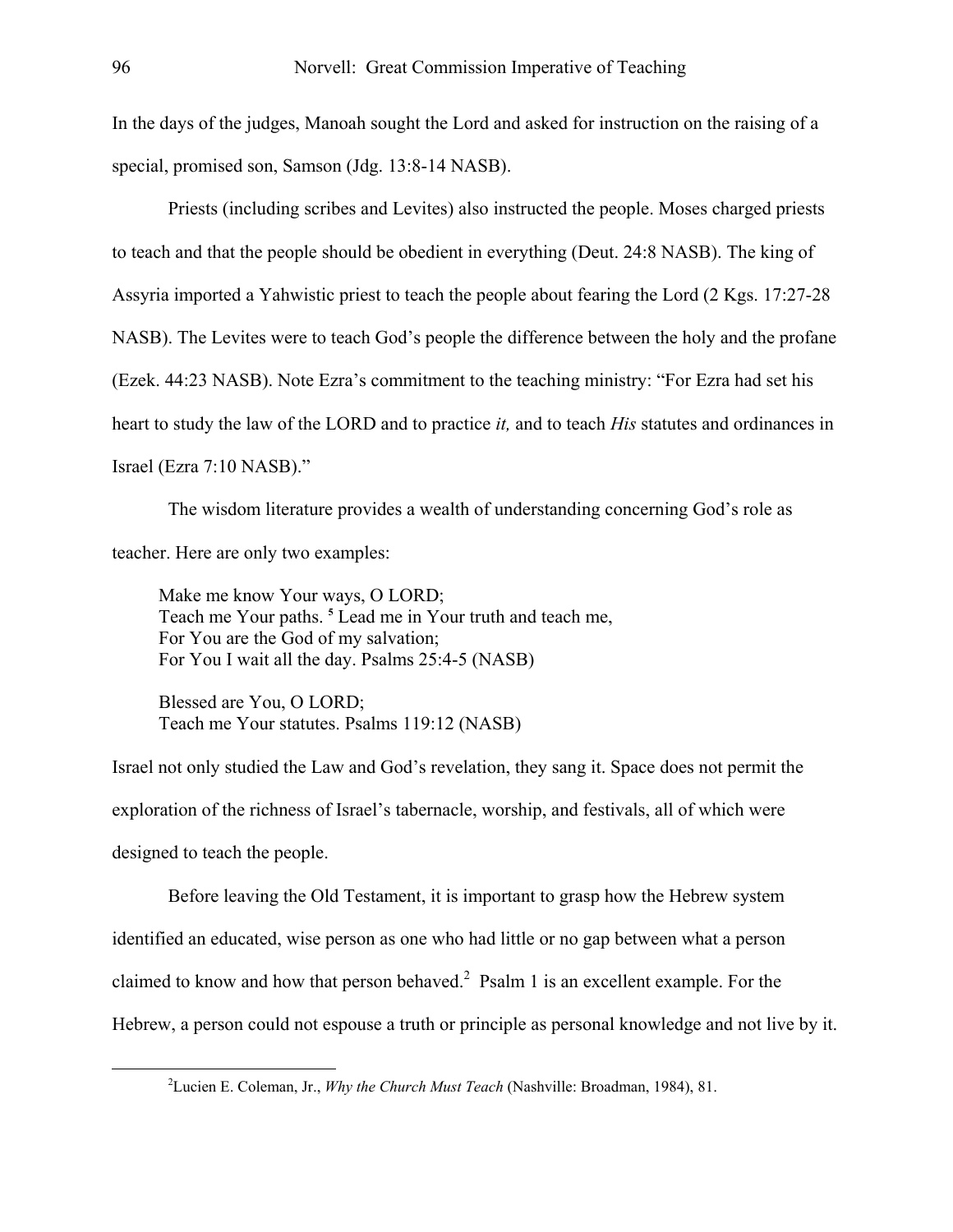Such a person would not truly know that truth because that person was not living that truth. A classic example of this quandary is the precursors of the Great Commission. God's plan for Israel was to teach all nations about Him, but Israel did not know this because Israel did not do this (1 Chron.16:24 NASB; Isa. 49:6 NASB). Jesus Himself asked, "And why do you call me 'Lord, Lord,' and do not do what I say (Luke 6:46 NASB)?" His question implies that in calling Jesus "Lord," one lies if that one does not yield (i. e, behave) to that lordship. Conceived and operative values must coincide. $3$ 

In that same sense, all knowledge was experiential in nature. Hebrew parents fed honey cakes to their youngsters as they started training in God's Word so that they associated the experience of God's Word with sweetness. David agreed: "O taste and see that the LORD *is* good (Psalms 34:8 KJV)." Many modern educators will agree that learning is always experience-oriented.<sup>4</sup>

### **New Testament Teaching**

In the New Testament, Jesus modeled teaching and commanded His followers to teach everything He taught. The "teaching them to observe all that I have commanded you" phrase of Matthew 28:20 partners with the "baptizing" phrase just prior in verse 19 to support that main command, "make disciples." Jesus gave to those disciples and all subsequent believers a "twohanded" task to accomplish the command. Working together like two hands, by baptizing and through teaching we make disciples. The teaching ministry of the church can in no way be separated from the evangelism ministry of the church. They are two sides of the same coin.

<span id="page-3-1"></span><span id="page-3-0"></span> <sup>3</sup> <sup>3</sup>George Knight, *Philosophy and Education* (Berrien Springs, MI: Andrews University Press, 1998), 26. 4  $^{4}$ Coleman, 73-79.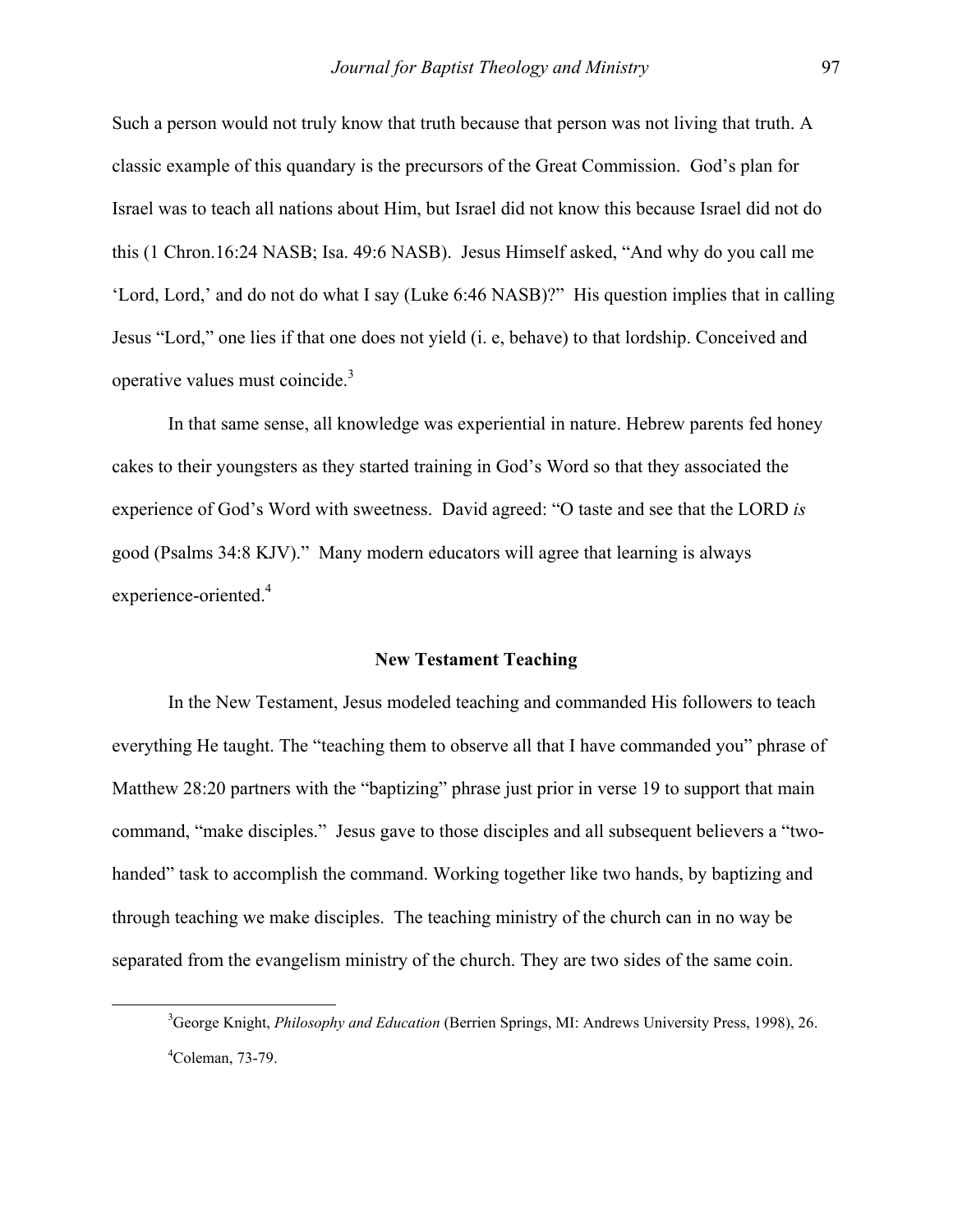Closely examine Peter's sermon on the day of Pentecost (Acts 2:14-47). Notice several statements through which Peter communicated facts, information, and evidence for them to examine (cognitive). He elicited an emotional response from his hearers (affective). Finally he called for commitment: repent and be baptized (behavioral). The marks of learning are seen all through the final verses (41-47): change occurred in the lives of these believers. What evangelistic segment can we remove from Peter's sermon and retain Peter's teaching intent? What educational segment can we remove and retain Peter's evangelistic appeal? Education and evangelism are so entwined we cannot separate one from another. C.E. Autry said,

Educational evangelism is an organized effort to enlist and train church members. It also provides organizational outreach for evangelism. It would train Christians to witness, and it would bring the unchurched into the Bible study program and confront them with Christ as Savior. It is neither an extensive training program which seeks to educate and culture folk into the family of God, nor an effort to find God by understanding His laws of human growth and development. Nor is it a process of bringing one into oneness with God in Christ. We recognize that every person must have certain knowledge before he can be saved. He must recognize his need for a Saviour, who the Saviour is, and how to receive Him. Men are not saved by the teaching process, but the teaching process prepares men for a saving experience with God. Educational evangelism is not opposed to sudden conversion, but conversion is preceded by some instruction.<sup>[5](#page-4-0)</sup>

A. Boyd Luter has masterfully demonstrated how Paul carried out the Great Commission agenda at Ephesus by shifting from an evangelistic mode when first arriving in Ephesus to an educational-evangelistic mode later, which likely provided the great success Paul had in Ephesus. Luter's contention is that Paul's model demonstrates how "in-depth, heart-inflaming education can ignite widespread, life-transforming evangelism, with a far-reaching cultural

<span id="page-4-0"></span> $\frac{1}{5}$ C. E. Autry, *Basic Evangelism* (Grand Rapids: Zondervan Pub., 1959), 92.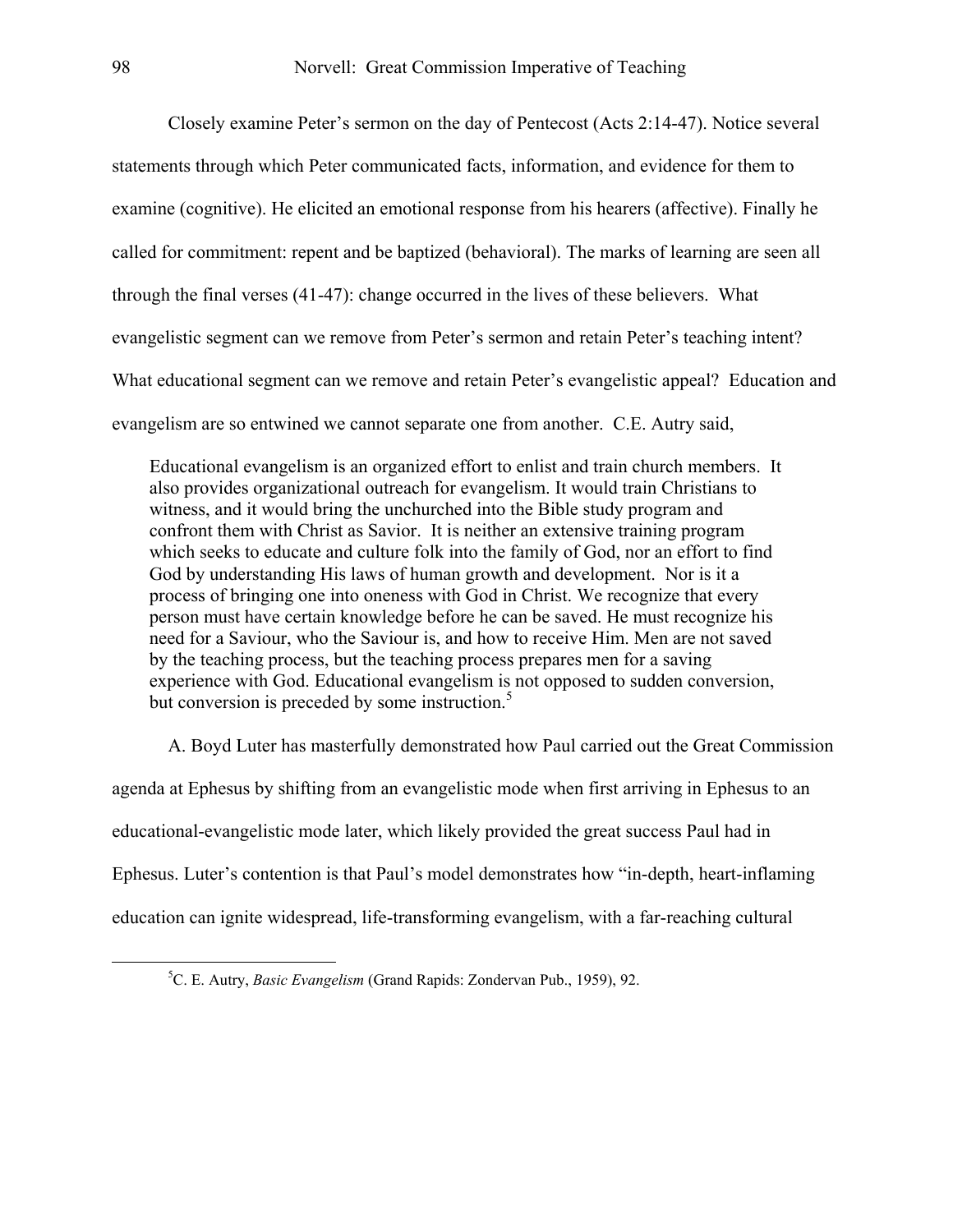impact."<sup>[6](#page-5-0)</sup> All of this helps us understand the profoundly obvious truth: Christianity is transmitted through the teaching function of the church.

In recent years we have all witnessed the moving medical attempts to separate conjoined twins. Our hearts ache for these children because we see the limitations that being conjoined bring to their lives. Education and evangelism, in a sense, are conjoined twins, but unlike human conjoined twins. Together they are an inseparable, powerful, dynamic team knowing almost no limitations. They strengthen and feed one another. The early church recognized their power in union, but we often make them impotent because we separate them.

Paul and others practiced this function in their teaching, sermons, letters, and other writings. Rick Yount compiled a list of Paul's view of teaching: Paul was interested in converts and discipled them. He emphasized "living in Christ." He taught by personal example and in a variety of situations. Paul established churches as teaching stations and he sent teaching letters to churches and individuals. Paul was a philosopher and thinker and a practical problem-solver. He taught and lived in the work and power the Holy Spirit, prayer, and spiritual growth.<sup>[7](#page-5-1)</sup>

The Hebrew concept concerning who was educated is furthered in the New Testament by the charge to not be only hearers of the Word, but doers also (James 1:22-24 NASB). The test of effectiveness of Peter's sermon in Acts 2 was answered in the changed lives of converts. The test of effectiveness in Paul's work in Ephesus was answered in changed lives. The test of any teaching-learning situation is still changed lives. LeRoy Ford defined learning as "a lasting change in knowledge, understanding, skill, attitudes, and values, brought about by experience."<sup>[8](#page-5-2)</sup>

<span id="page-5-0"></span> <sup>6</sup> A. Boyd Luter, "Deep and Wide: Education Overflowing as Evangelism from Ephesus," *Faith and Mission* 19 (Fall 2001): 34.

<span id="page-5-2"></span><span id="page-5-1"></span> <sup>7</sup> William R. "Rick" Yount, "The Pastor as Teacher," *Southwestern Journal of Theology* 38 (Spring 1996),  $15-17.$ LeRoy Ford, *Design for Teaching and Training* (Nashville: Broadman Press, 1978), 15.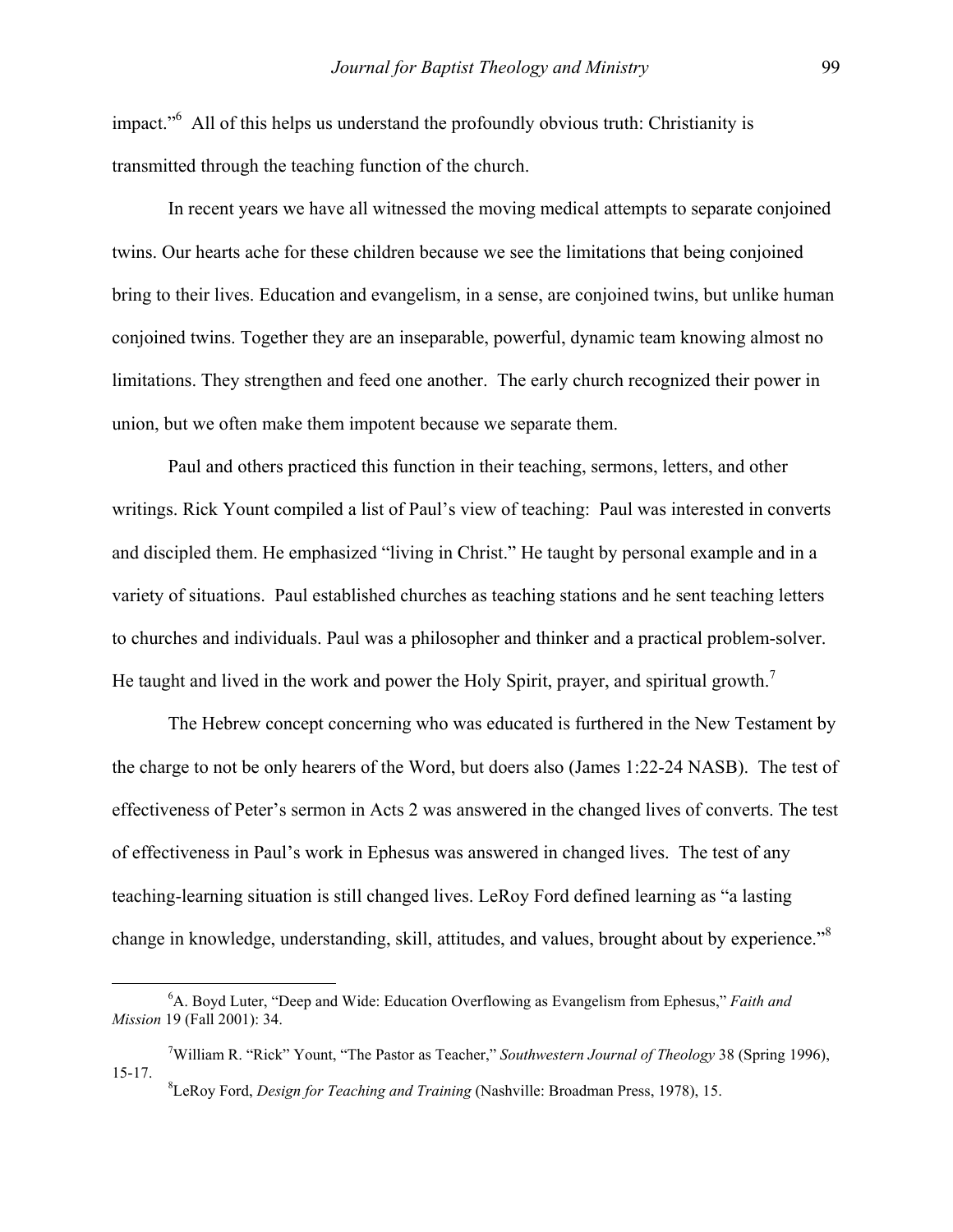J. M. Price said "A teacher hasn't taught until someone has learned, . . . and no one has learned until there has been a change."<sup>9</sup> The question the church must ask of its teaching ministry is "Where is the change in believers today?"

# **New Testament Teaching in These Postmodern Times**

While every generation has needed the teaching function of the church, today's postmodern culture is in particular need. Today's generation seems to trudge hopelessly in a slough of despair, oozing with the thick mud and stagnant waters of pluralism and relativism. Popular thought, or perhaps better said as popular non-thought, has eliminated absolute truth. Human existence is meaningless unless one can make his or her own meaning but therefore no ethics exist to guide one to the making of meaning. Yet, religion is still popular. Just among twenty-somethings, eighty percent claim that their faith is important to them and fifty-seven percent claim to have made a commitment to Jesus Christ which is still important to them.<sup>10</sup> While surveys indicate large numbers of the U.S. population considers themselves born-again Christians, researchers are quick to point out the high level of Bible illiteracy present in our culture and how most believers seem to behave in ways no different from their secular and lost counterparts. $^{11}$ 

Postmodern thinkers outside the church have to be taught that people are in deed lost and in need of salvation. While pluralism seems to show respect for persons of different faith groups, pluralism actually says that personal beliefs are insignificant since truth is downgraded.<sup>12</sup>

 $\frac{1}{9}$ <sup>9</sup>Quoted by Jerri Herring and Larry Garner in "Five Handles for Getting a Grip on Your Sunday School" (1997), 16.

<span id="page-6-1"></span><span id="page-6-0"></span> $10$ http://www.barna.org/cgi-bin/PagePressRelease.asp?PressReleaseID=149&Reference=A

<span id="page-6-3"></span><span id="page-6-2"></span><sup>&</sup>lt;sup>11</sup>http://www.barna.org/cgi-bin/PagePressRelease.asp?PressReleaseID=103&Reference=B

<sup>&</sup>lt;sup>12</sup>Brian D. McLaren, *The Church on the Other Side* (Grand Rapids: Zondervan Pub., 2000), 83.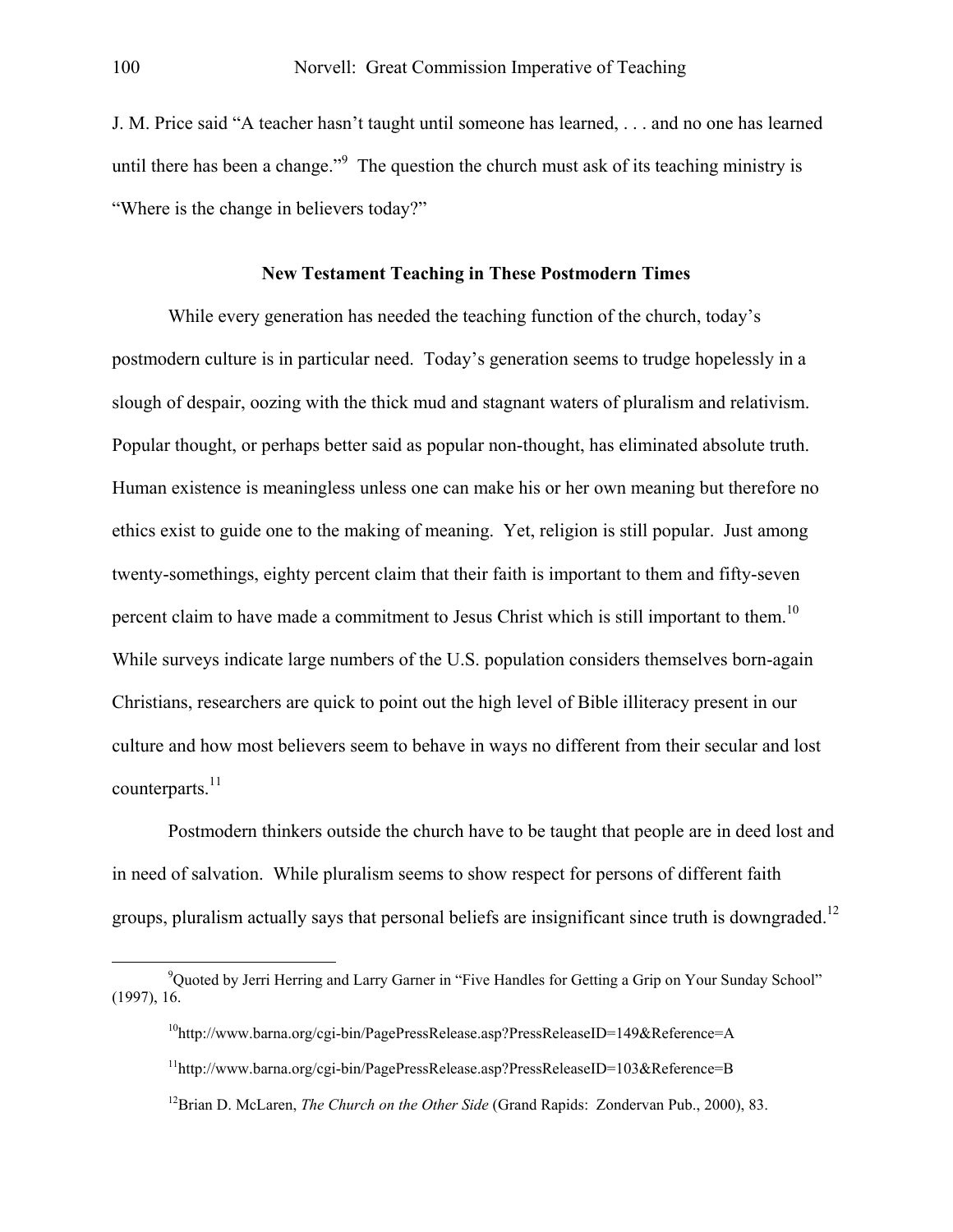In other words, what you believe does not matter. Many postmoderns would argue that words are used to create truth, but those very words are relative (defined by their users), and that truth does not exist. Words only create relative truth. Christians today can agree somewhat with postmodernity's critique; in deed, words can shape reality. But, Christians can point to Jesus who did not state that he would speak truth and discuss about truth, but that He is truth. Truth is not just propositional because Jesus said, "I am truth (John 14:6 NASB)."<sup>13</sup> Without the light of truth held by a society, the lost cannot see that they are lost. The lost must be educated to understand their need for a Savior.

To assume that postmodernism stops at the doors of our churches is a foolish and dangerous assumption. Postmodern thinkers inside the church need to understand the relationship between learning and a change in behavior, knowledge, and understanding. Dallas Willard once asked "Have we done what is necessary to bring the earnest convert into his or her possessions as a child of God, as a brother or sister of Jesus Christ in the new life?" His answer is no. He calls the "teaching" phase of the Great Commission the "Great Omission." If the reader stills needs proof, he suggests that one ask his or her church, "What is our group's plan for teaching our people to do everything Christ commanded?" Most churches do not even have a vague wish or dream, much less a plan.<sup>14</sup> "Spiritual transformation, according to Scripture, is an interplay of time spent alone with God and His Word in contemplation and prayer and the practical day-today life of work and play in which the wise life can be exercised and strengthened through

<span id="page-7-1"></span><sup>&</sup>lt;sup>13</sup> Julie Gorman, "There's got to be More!' Transformative Learning," *Christian Education Journal* 5 (Spring 2001): 26-27.

<span id="page-7-0"></span><sup>14</sup>Dallas Willard, *The Spirit of the Disciplines* (San Francisco: Harper & Row Pub., 1988), 15-16.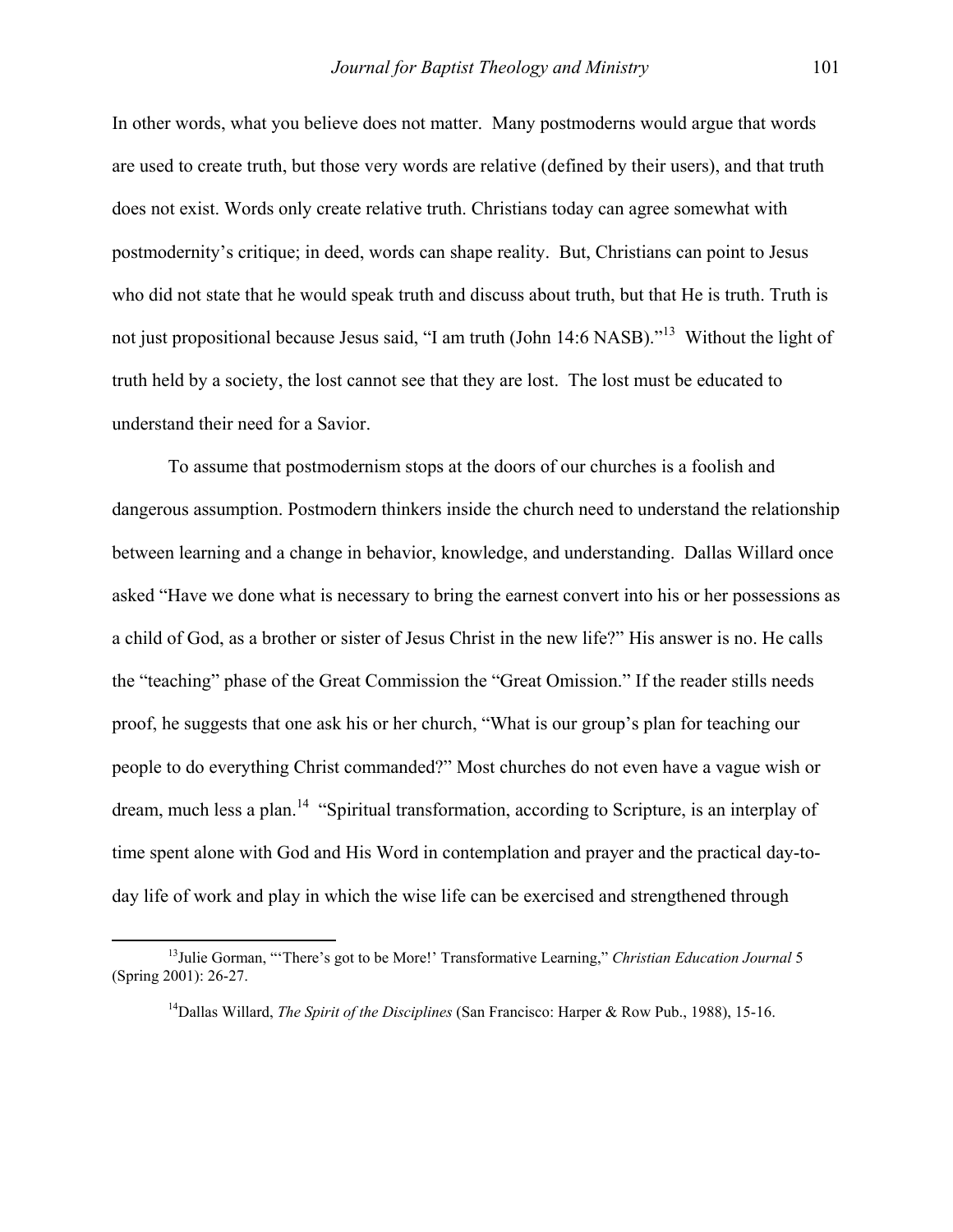action."<sup>15</sup> What are churches doing to provide an environment conducive to God's work of transformation? The answer is probably very little.

Both lost persons and saved persons must understand that learning, particularly Christian learning is transformative. Look at any number of New Testament characters: Paul, Peter, blind Bartimaeus, Mary and Martha, Zacharias, Zaccheus, Onesimus, John Mark. All learned; all grew spiritually; all were transformed. The "make disciples" phrase in the Great Commission is about transformation. As conjoined twins, education and evangelism create and work as a greater whole than either can accomplish severed from its sibling.

# **Church Trends in Education in Postmodern Times**

This confluence of postmodern thought merges with important trends in Christian education in the local church. First, pastors seldom see themselves as the lead teacher for their local congregations. While churches maintain a strong emphasis on sermons, many church members assess the effectiveness of sermons by volume, enthusiasm, and rhetoric. Yet, many pastors desperately observe their congregations for any sign of spiritual transformation but seldom find any. They scratch their heads in amazement, but seem unsure why preaching is not developing the saved. "'Pastors and teachers' constitute one office with dual function. The two functions coincide and are combined in one person. As suggested by the terms, a person occupying this office was both to shepherd (which is the idea in the word 'pastor') the flock of God and to instruct them in divine truth."<sup>16</sup> Is it possible that churches and ministers today separate these functions so that pastors are seen as the lead proclaimer of the church and not as

 <sup>15</sup>Judy TenElshof, "Spiritual Formation: How Can Christian Education Be Intentional?" *Christian Education Journal* 4 (Fall 2000): 117.

<span id="page-8-1"></span><span id="page-8-0"></span> <sup>16</sup>W. Curtis Vaughn, *The Letter to the Ephesians* (Nashville: Convention Press, 1963), 91.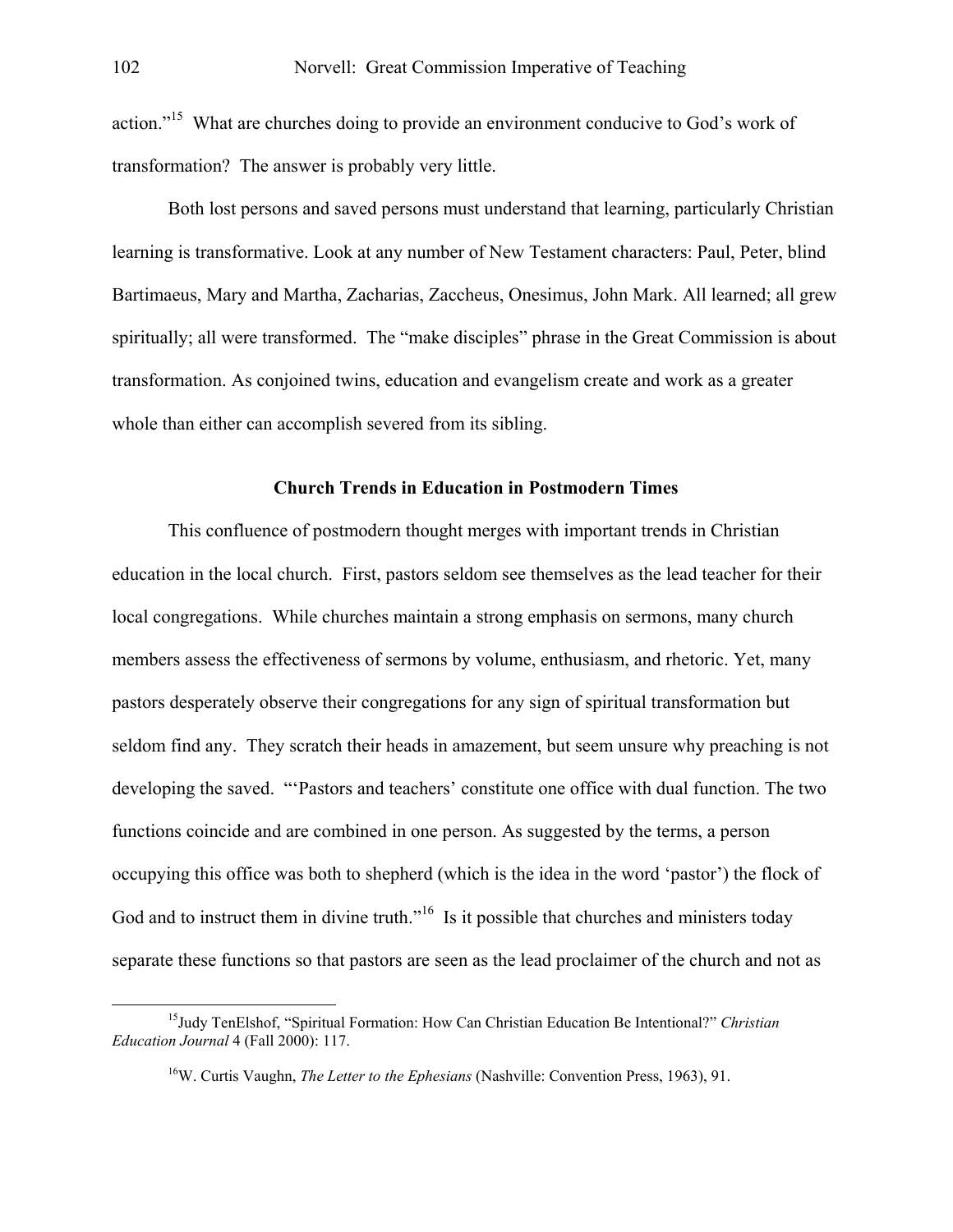the lead educator of the church? Hopefully, the renewed emphasis in expository preaching will allow pastors to recall their dual scriptural function.

 Second, while specialists have been brought along side to lead the church in educational work, often those specialists become administrators and also decline the teaching function. The role of the minister of education has moved from leading the church's educational ministries to being the church's administrator. Even when a minister of education focuses on education, without the pastor's support and his communicating to the people the importance of Christian education, the minister of education can have little effectiveness. Such actions and attitudes generally leave education to untrained persons who may assume their educational efforts are not that important since pastors and staffs show little interest and offer little support in the function as well.

Third, new and elaborate church models are replacing traditional models. New models are needed but, with a de-emphasis in the teaching ministry of the church, these new models may not give Christian education the attention the Great Commission demands. Some seekersensitive church models shrink from a strong teaching position for fear of offending. Some purpose-driven church models only assume that Christian education will take place. The gospel is both decisive and divisive. It makes a difference and cuts clean across all human cultures and human desires. Christian teaching helps seekers and believers to understand why the gospel is counter to all human schemes. On the other hand, one cannot assume that Christian teaching will occur at the quality and quantity needed. Yes, the church teaches in everything it does, but much of the time, what it unintentionally teaches shames Christianity to the world and brings reproach on the Kingdom and our Lord. Many times what is unintentionally taught is louder and more profound that what is ineffectively intentionally taught. Is there a solution?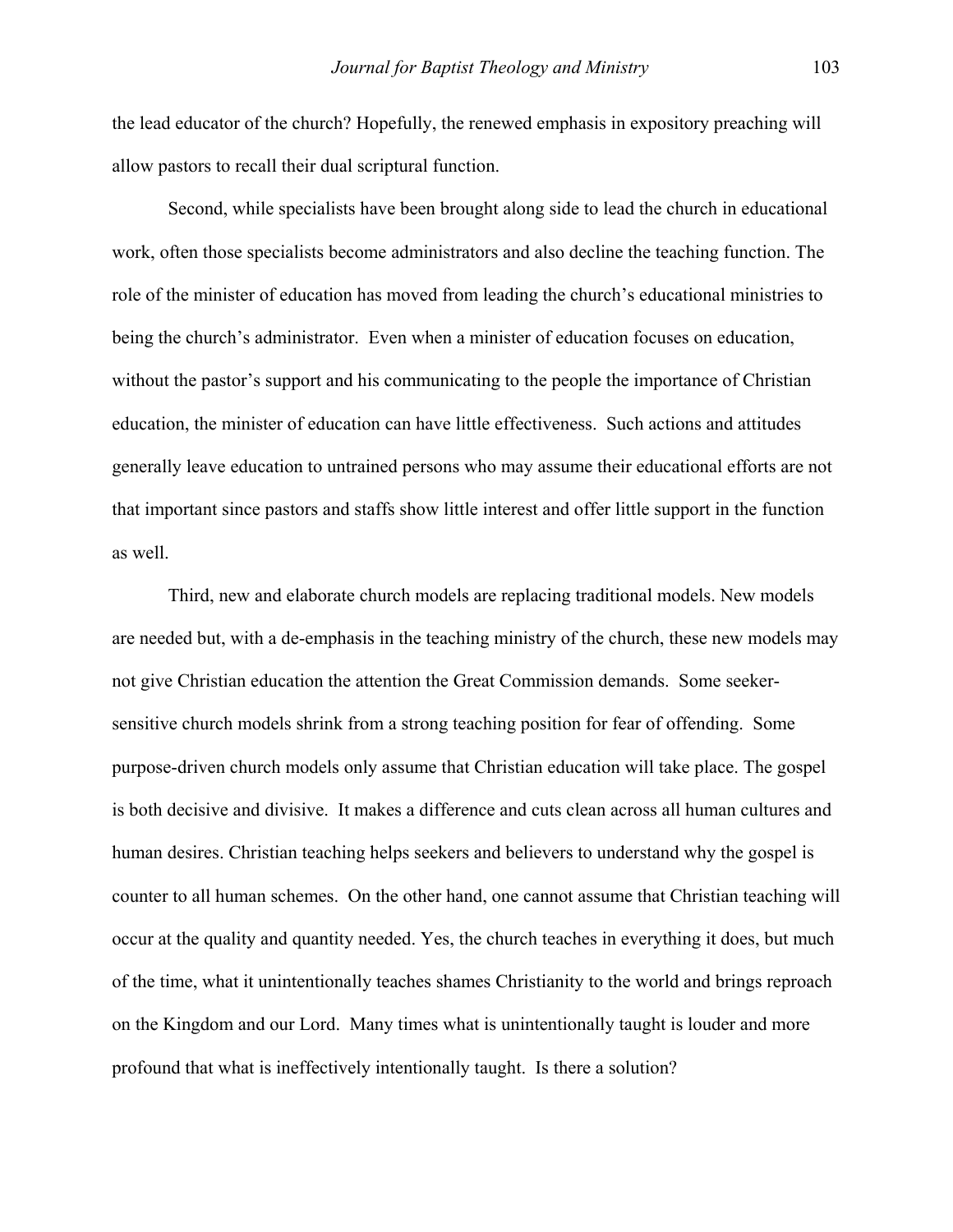A better church model is one that includes some element that intentionally situates Christian education in every thing it does, since the church teaches in everything it does. "Teaching is an essential function with the Christian community."<sup>17</sup> Today's church must rediscover the role of the Holy Spirit in teaching. For the Christian, learning is not merely academic or rational. While academic skills can be useful and while God redeems us totally, body, soul and mind, the Holy Spirit is the transformational agent in the teaching-learning process. The Holy Spirit works through teacher, learner, environment, methods, and content (the Bible). He brings both conversion and maturation (a process) to the disciple of Jesus.<sup>18</sup>

One often hears the question, "But can we teach the Bible in-depth at church with unbelievers and believers both present?" First, no one should ever purposefully teach the Bible in a shallow manner. To insist on "in-depth" Bible study seems to postulate that at least some of our Bible study is purposefully shallow. How dare we treat God's Word as such? Second, when we teach persons the Bible, we must be true to the text. Teach it with all the depth and beauty and wonder the passage contains. Yes, we must recognize certain limitations: our finite understanding and teaching ability, the learning level of the learners, and time, to name only a few. Otherwise seek to appropriately exhaust the passage. To force a passage to be only evangelistic or only discipleship-oriented is to deny the power of God's Word and the affective working of the Holy Spirit to activate the Word in the lives of believers and unbelievers. To teach only evangelistic or discipleship-oriented passages hobbles God's Word and ignores the whole counsel of God. The Holy Spirit works the Word through the human teacher to learners producing change in knowledge, attitudes, and behaviors. The Holy Spirit's presence in the

<span id="page-10-1"></span><span id="page-10-0"></span> $17$ Coleman, 148.

 <sup>18</sup>Daryl Eldridge, "The Role of the Holy Spirit in Teaching" in *The Teaching Ministry of the Church*, 46-52.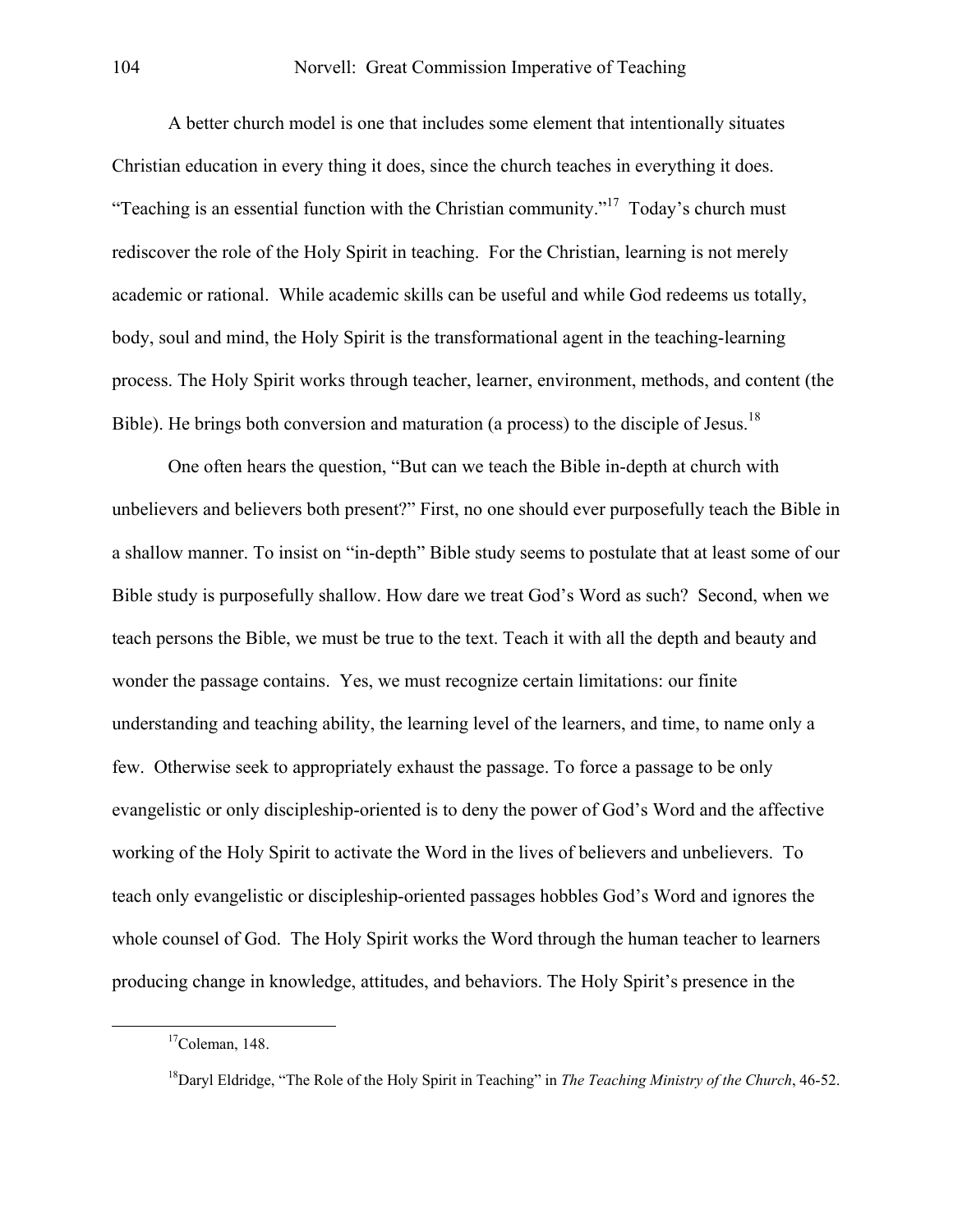<span id="page-11-4"></span>teaching-learning situation is very much an actualization of "and lo, I am with you always" in Matthew 29:20. In our teaching, Word without Spirit, is dry bones.<sup>19</sup> Spirit without Word is emotional fanaticism. Christian teaching is entirely dependent on Word and Spirit.

Roland Kuhl cites, among other ideas about relating God's reign to Christian education, three ideas relevant to this topic. First, "Christian education must foster purposeful human action manifesting God's reign.<sup>20</sup> This associates with the making of disciples. Second, "Christian" Education seeks to teach the learning of obedience, kingdomly action, a process of living with God's reign."<sup>21</sup> Third, "Christian education must utilize educational processes which involve making decisions for involvement in kingdom-oriented action."[22 T](#page-11-3)hese statements underscore the need for Christian teaching. While some disassociate Christian education from theology, the reality is that education cannot be Christian without theology. As believers, we do not teach to hear ourselves or learn to simply amass information. For the Christian, teaching and learning are theological issues. "Teaching is much more that the passing on of information and filling students' heads with knowledge. . . . The primary function of the teacher is to relate to the Master Teacher in such a way that he or she becomes God's agent in the plan of redemption."<sup>23</sup>

Teaching is the cutting edge of the mission of the church, then, today, and always. Close attention to teaching, from the pulpit to the Sunday School class of our very youngest, will focus the church on a needy, lost world, on a triumphant Redeemer who saves, and on life-changing encounters with Him. That attention is brought about with allegiance to the Great Commission

<span id="page-11-3"></span> $^{22}$ Ibid., 85.

<span id="page-11-0"></span> <sup>19</sup>William R. Yount, *Created to Learn* (Nashville: Broadman & Holman, 1996), 19.

<span id="page-11-1"></span><sup>20</sup>Roland G. Kuhl, "The Reign of God: Implications for Christian Education," *Christian Education Journal* 1 (Fall 1997): 81.

<span id="page-11-2"></span> $^{21}$ Ibid., 83.